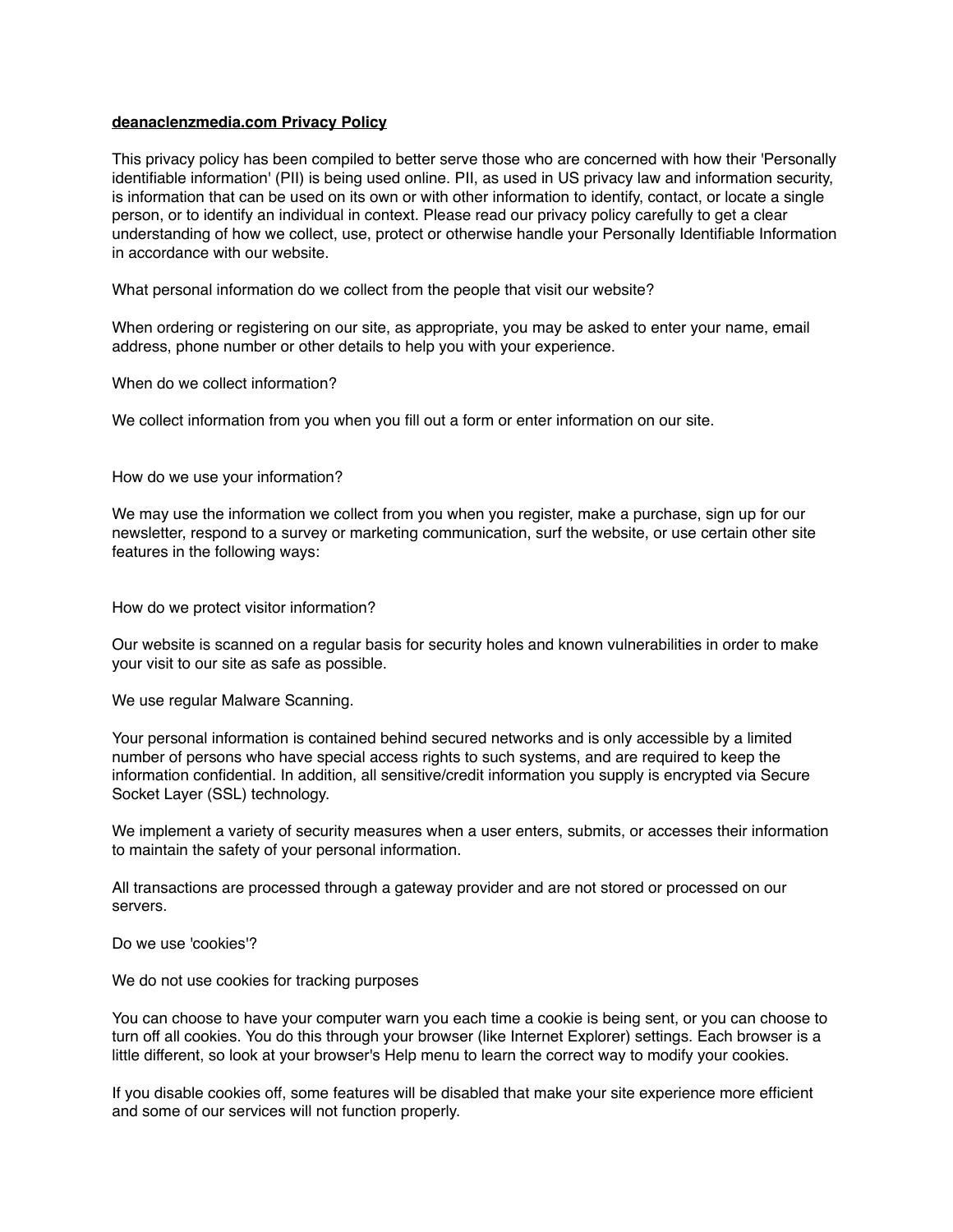## Third Party Disclosure

We do not sell, trade, or otherwise transfer to outside parties your personally identifiable information.

Third party links

We do not include or offer third party products or services on our website.

Google

Google's advertising requirements can be summed up by Google's Advertising Principles. They are put in place to provide a positive experience for users. https://support.google.com/adwordspolicy/answer/ 1316548?hl=en

We have not enabled Google AdSense on our site but we may do so in the future.

California Online Privacy Protection Act

CalOPPA is the first state law in the nation to require commercial websites and online services to post a privacy policy. The law's reach stretches well beyond California to require a person or company in the United States (and conceivably the world) that operates websites collecting personally identifiable information from California consumers to post a conspicuous privacy policy on its website stating exactly the information being collected and those individuals with whom it is being shared, and to comply with this policy. - See more at: http://consumercal.org/california-online-privacy-protection-act-caloppa/#sthash. 0FdRbT51.dpuf

According to CalOPPA we agree to the following:

Users can visit our site anonymously

Once this privacy policy is created, we will add a link to it on our home page, or as a minimum on the first significant page after entering our website.

Our Privacy Policy link includes the word 'Privacy', and can be easily be found on the page specified above.

Users will be notified of any privacy policy changes:

• On our Privacy Policy Page

Users are able to change their personal information:

• By emailing us

How does our site handle do not track signals? We honor do not track signals and do not track, plant cookies, or use advertising when a Do Not Track (DNT) browser mechanism is in place.

Does our site allow third party behavioral tracking? It's also important to note that we do not allow third party behavioral tracking

COPPA (Children Online Privacy Protection Act)

When it comes to the collection of personal information from children under 13, the Children's Online Privacy Protection Act (COPPA) puts parents in control. The Federal Trade Commission, the nation's consumer protection agency, enforces the COPPA Rule, which spells out what operators of websites and online services must do to protect children's privacy and safety online.

We do not specifically market to children under 13.